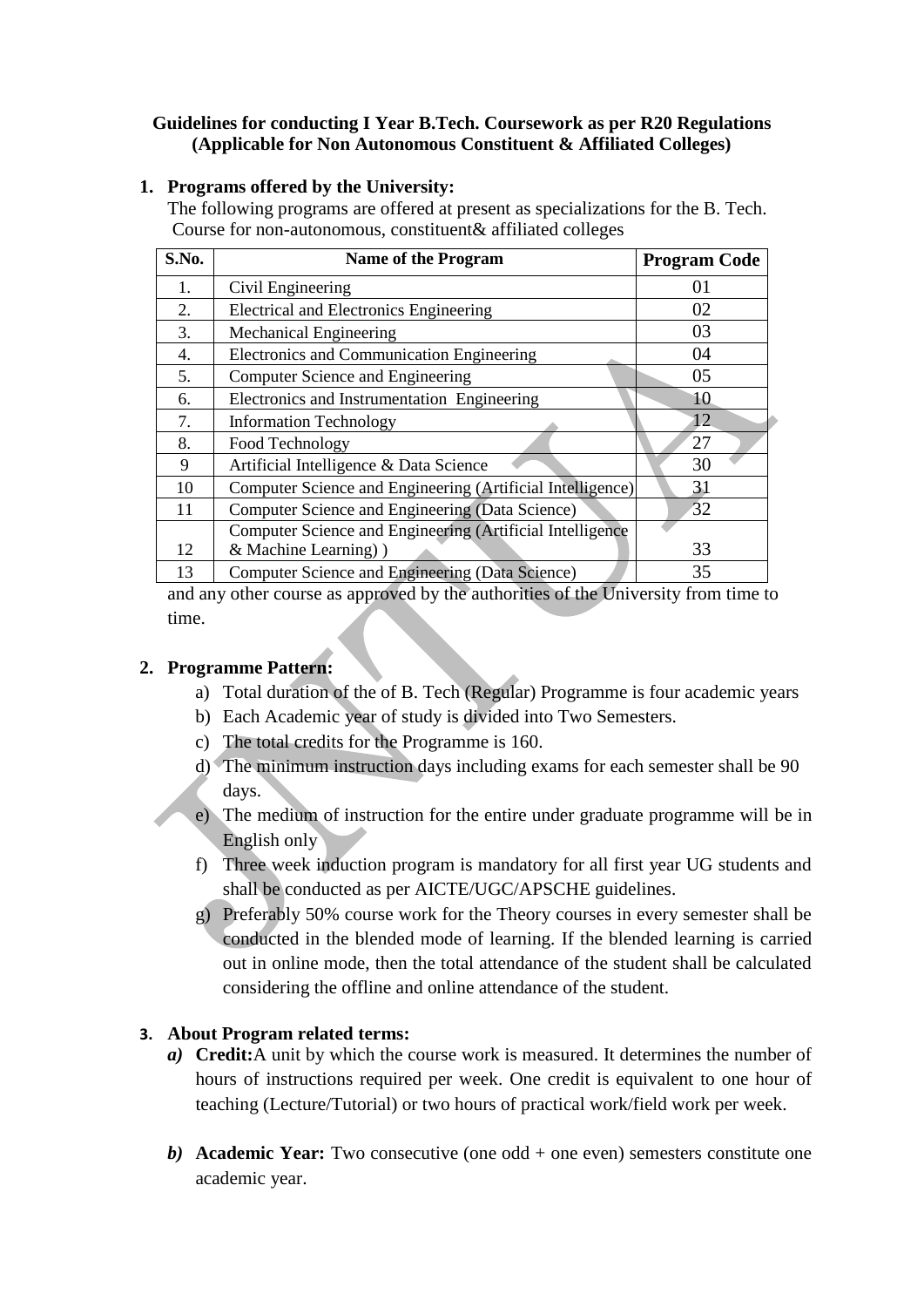|                           | Semester       |         |
|---------------------------|----------------|---------|
|                           | Periods / Week | Credits |
|                           | 02             |         |
|                           | 03             |         |
| Theory (Lecture/Tutorial) | 04             | 04      |
|                           | 02             |         |
| Practical                 | 03             | 1.5     |
|                           |                |         |

Each course is assigned certain number of credits based on following criterion:

# **4. Course Evaluation:**

# **4.1 Course Pattern:**

- a) The entire course of study is for four academic years. Semester pattern shall be followed in all the academic years
- b) A student eligible to appear for the end examination in a subject, but absent or has failed in the end examination may appear for that subject at the next supplementary examination when offered.
- c) When a student is detained due to lack of credits/shortage of attendance he/she may be re-admitted when the semester is offered after fulfilment of academic regulations. In such case, he/she shall be in the academic regulations into which he/she is readmitted.

# **4.2 Evaluation Process:**

The performance of a student in each semester shall be evaluated subject wise with a maximum of 100 marks for theory and 100 marks for practical subject. Internship shall be evaluated for 50 marks each &Project shall be evaluated for 200 marks whereas mandatory courses with no credits shall be evaluated for 30mid semester marks.

- a) For theory subjects the distribution shall be 30 marks for mid semester Evaluation and 70 marks for the End-Examination.
- b) For practical subjects the distribution shall be 30 marks for mid semester Evaluation and 70 marks for the End- Examination.
- c) If any subject is having both theory and practical components, they will be evaluated separately as theory subject and practical subject. However, they will be given same subject code with an extension of 'T' for theory subject and 'P' for practical subject.

# **4.3 Mid Semester Examination Evaluation:**

For theory subjects, during the semester, there shall be two midterm examinations. Each midterm examination shall be evaluated for 30 marks of which 10 marks for objective paper (20 minutes duration), 15 marks for subjective paper (90 minutes duration) and 5 marks for assignment.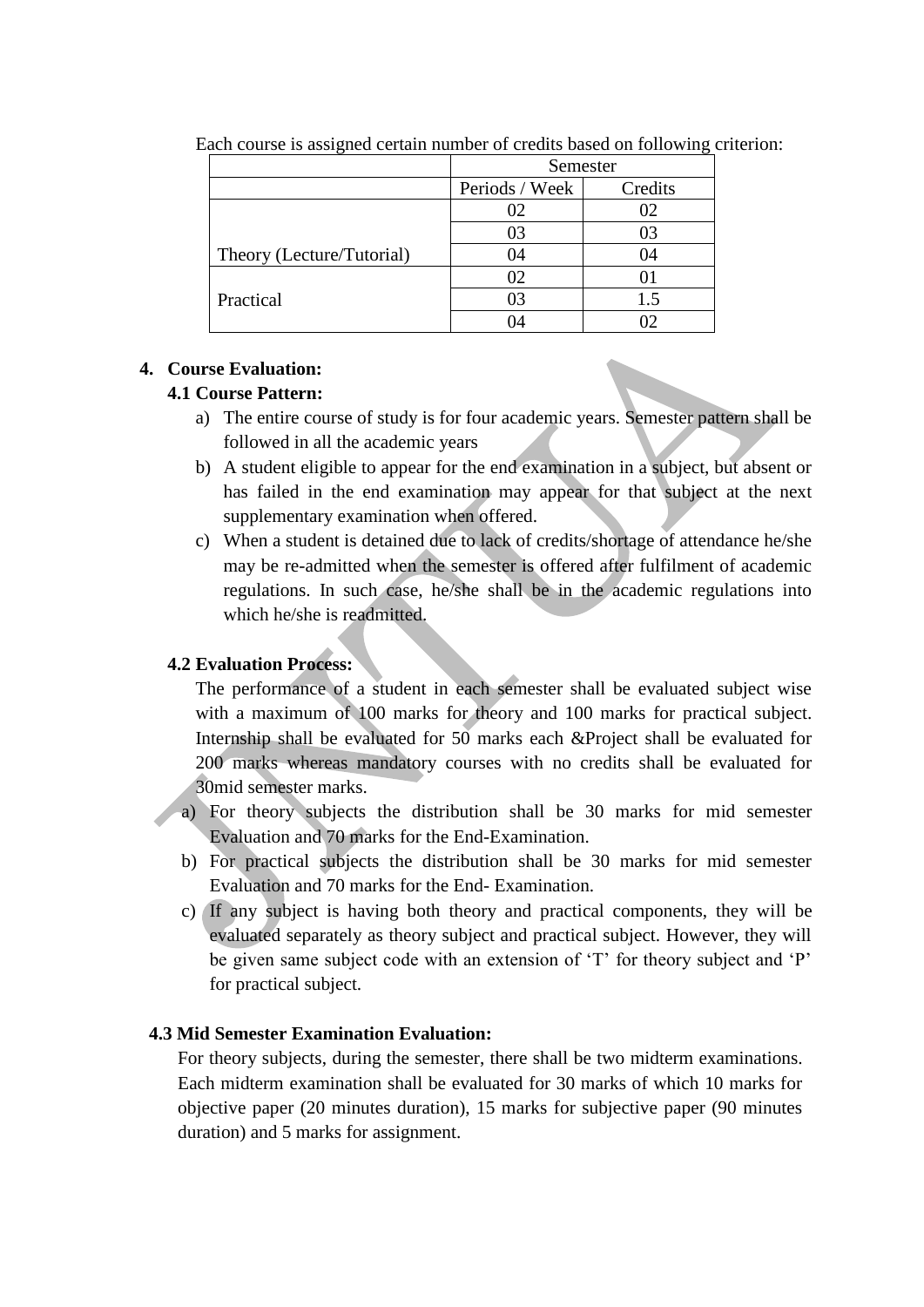Objective paper shall be set for maximum of 20 bits for 10 marks.Subjective paper shall contain 3 either or type questions (totally six questions from 1 to 6) of which student has to answer one from each either or type question. Each question carries 5 marks.

**Note:**

- a) The subjective paper shall contain 6 questions of equal weightage of 5 marks. Any fraction shall berounded off to the next higher mark.
- b) The objective paper with 20 objective type questions shall be prepared in line with the quality of UPSC/ GATE examination questions
- c) The midterm examination shall be conducted first by distribution of the Objective paper, simultaneously marking the attendance, after 20 minutes the answered objective paper shall be collected back. The student is not allowed to leave the examination hall. Then the descriptive question paper and the answer booklet shall be distributed. After 90minutes the answered booklets are collected back.
- d) The assignment shall contain numerical problems/software development. If subject is purely descriptive and does not have any numerical problems then essay type question/term paper shall be given. It should be continuous assessment throughout the semester. There shall be at least four assignments (2 assignments per each mid examination) in a semester and the average marks shall be considered.

If the student is absent for the mid semester examination, no re-exam shall be conducted and mid semester marks for that examination shall be considered as zero.

First midterm examination shall be conducted for I, II units of syllabus with one either or type question from each unit and third either or type question from both the units. The second midterm examination shall be conducted for III, IV and V units with one either or type question from each unit.

Final mid semester marks shall be arrived at by considering the marks secured by the student in both the mid examinations with 80% weightagegiven to the better mid exam and 20% to the other.

For Example:

Marks obtained in first mid: 25

Marks obtained in second mid: 20

Final mid semester Marks:  $(25x0.8) + (20x0.2) = 24$ 

If the student is absent for any one midterm examination, the final mid semester marks shall be arrived at by considering 80% weightage to the marks secured by the student in the appeared examination and zero to the other. For Example:

> Marks obtained in first mid :Absent Marks obtained in second mid: 25 Final mid semester Marks:  $(25x0.8) + (0x0.2) = 20$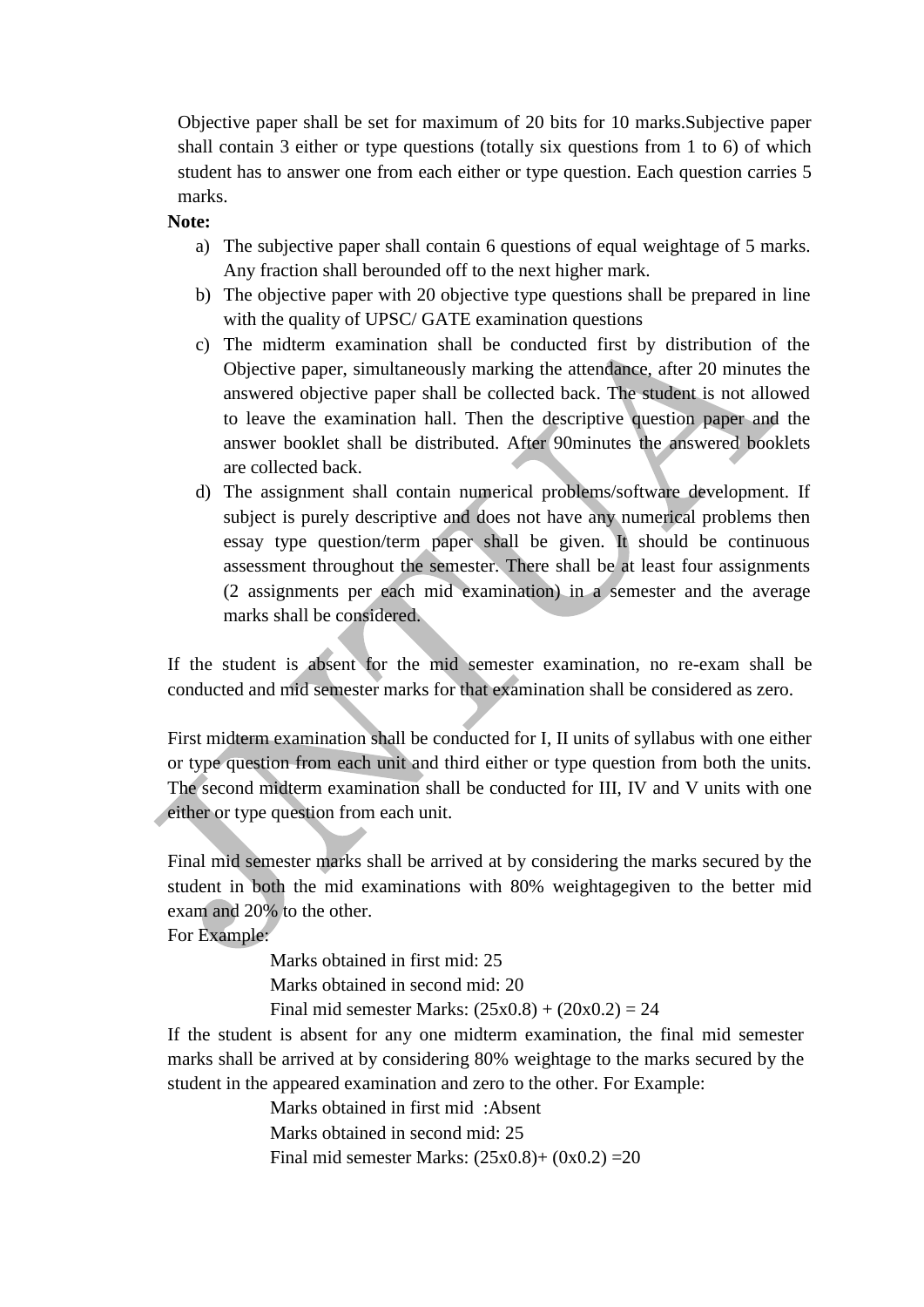#### **4.4 End Examination Evaluation:**

- i. End examination of theory subjects shall have the following pattern:
	- a) There shall be 6 questions and all questions are compulsory.
	- b) Question I shall contain 10 compulsory short answer questions for a total of 20 marks such that each question carries 2 marks. There shall be 2 short answer questions from each unit.
	- c) In each of the questions from 2 to 6, there shall be either/or type questions of 10marks each. Student shall answer any one of them.
	- d) The questions from 2 to 6 shall be set by covering one unit of the syllabus for each question.

ii. End examination of theory subjects consisting of two parts of different subjects, for Example:

Basic Electrical &Electronics Engineering shall have the following pattern:

- a) Question paper shall be in two parts viz., Part A and Part B with equal weightage of 35 markseach.
- b) In each part, question 1 shall contain 5 compulsory short answer questions for a total of 5 marks such that each question carries 1mark.
- c) In each part, questions from 2 to 4, there shall be either/or type questions of 10 marks each. Student shall answer any one of them.
- d) The questions from 2 to 4 shall be set by covering one unit of the syllabus for each question
- **4.5** For practical courses, there shall be a continuous evaluation during the semester for 30 sessional marks and end examination shall be for 70 marks. Day-to-day work in the laboratory shall be evaluated for 30 marks by the concerned laboratory teacher based on the regularity/record/viva/mid semester test. The end examination shall be conducted by the concerned laboratory teacher and a senior expert in the subject from the same department.

In a practical subject consisting of two parts (Eg: Basic Electrical &Electronics Engg. Lab), the end examination shall be conducted for 35 marks in each part. Mid semester examination shall be evaluated as above for 30 marks in each part and final mid semester marks shall be arrived by considering the average of marks obtained in two parts.

**4.6** There shall be mandatory courses with zero credits. There shall be no external examination. However, attendance in the audit course shall be considered while calculating aggregate attendance and student shall be declared to have passed the mandatory course only when he/she secures 40% or more in the mid semester examinations. In case, the student fails, a re-examination shall be conducted for failed candidates every six months/semester at a mutually convenient date of college/student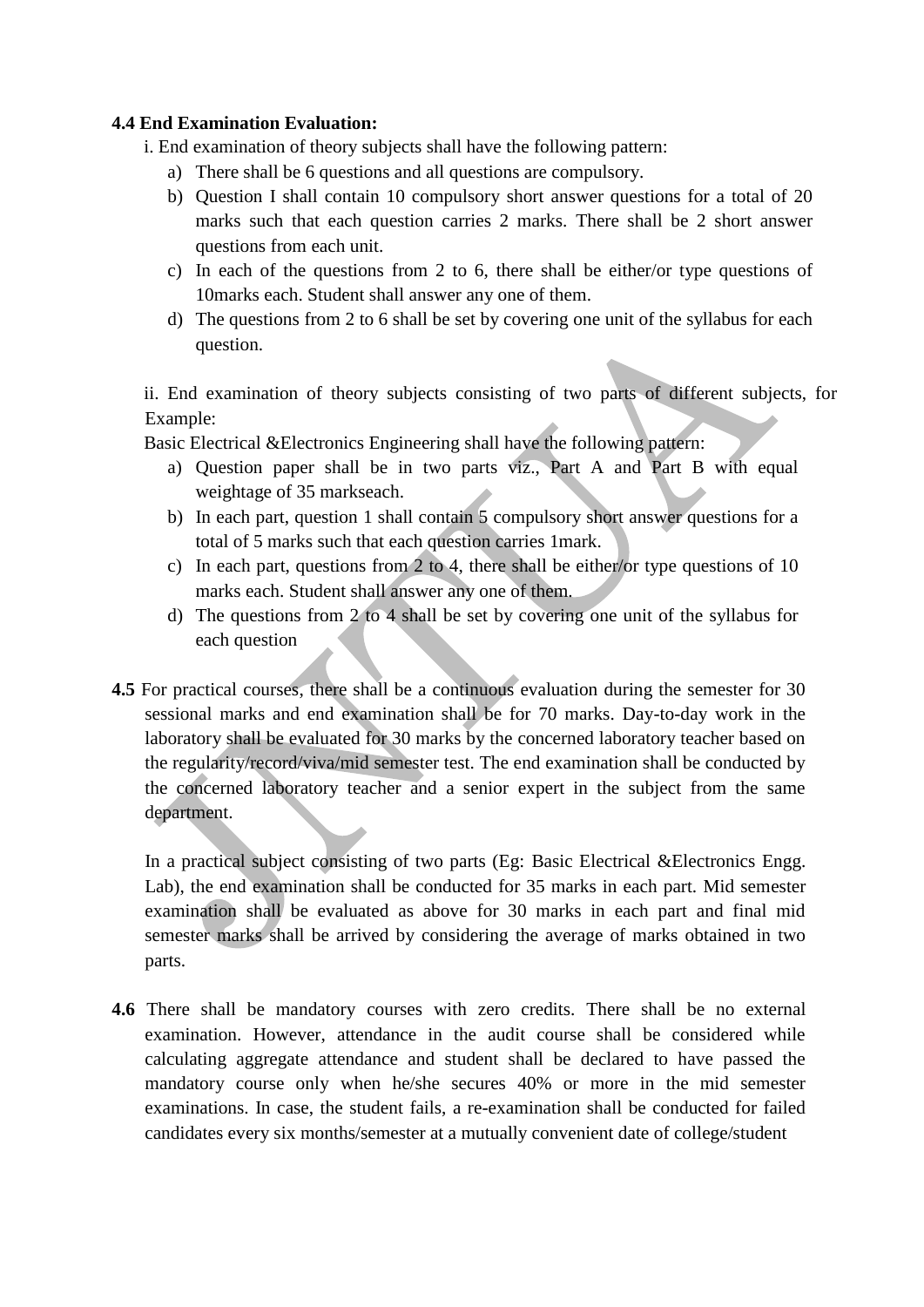**4.7** For the subject having design and/or drawing, such as Engineering Drawing, the distribution of marks shall be 30 for mid semester evaluation and 70 for end examination.

Day-to-day work shall be evaluated for 15 marks by the concerned subject teacher based on the reports/submissions prepared in the class. And there shall be two midterm examinations in a semester for duration of 2hours each for 15 marks with weight age of 80% to better mid marks and 20% for the other. The subjective paper shall contain 3 either or type questions of equal weight age of 5 marks. There shall be no objective paper in mid semester examination. The sum of day-to-day evaluation and the mid semester marks will be the final sessional marks for the subject.

The end examination pattern for Engineering Drawing, shall consists of 5 questions, either/or type, of 14 marks each. There shall be no objective type questions in the end examination. However, the end examination pattern for other subjects related to design/drawing is mentioned along with the syllabus.

**4.8** The laboratory records and mid semester test papers shall be preserved for a minimum of 3 years in the respective institutions as per the University norms and shall be produced to the Committees of the University as and when the same are asked for.

# **5. Attendance Requirements:**

- a) A student shall be eligible to appear for University external examinations if he/she acquires a minimum of 40% attendance in each subject and 75% of attendance in aggregate of all the subjects.
- b) Condonation of shortage of attendance in aggregate up to 10% (65% and above and below 75%) in each semester may be granted by the College Academic Committee.
- c) Shortage of Attendance below 65% in aggregate shall in NO CASE be condoned.
- d) A stipulated fee shall be payable towards condonation of shortage of attendance to the Institution.
- e) Students whose shortage of attendance is not condoned in any semester are not eligible to take their end examination of that class and their registration shall stand cancelled.
- f) A student will not be promoted to the next semester unless he satisfies the attendance requirements of the present semester. They may seek readmission for that semester when offered next.

Academic requirements to be satisfied in addition to the attendance requirements mentioned above:

 A student shall be deemed to have satisfied the minimum academic requirements and earned the credits allotted to each theory, practical, design, drawing subject or project if he secures not less than 35% of marks in the end examination and a minimum of 40% of marks in the sum total of the mid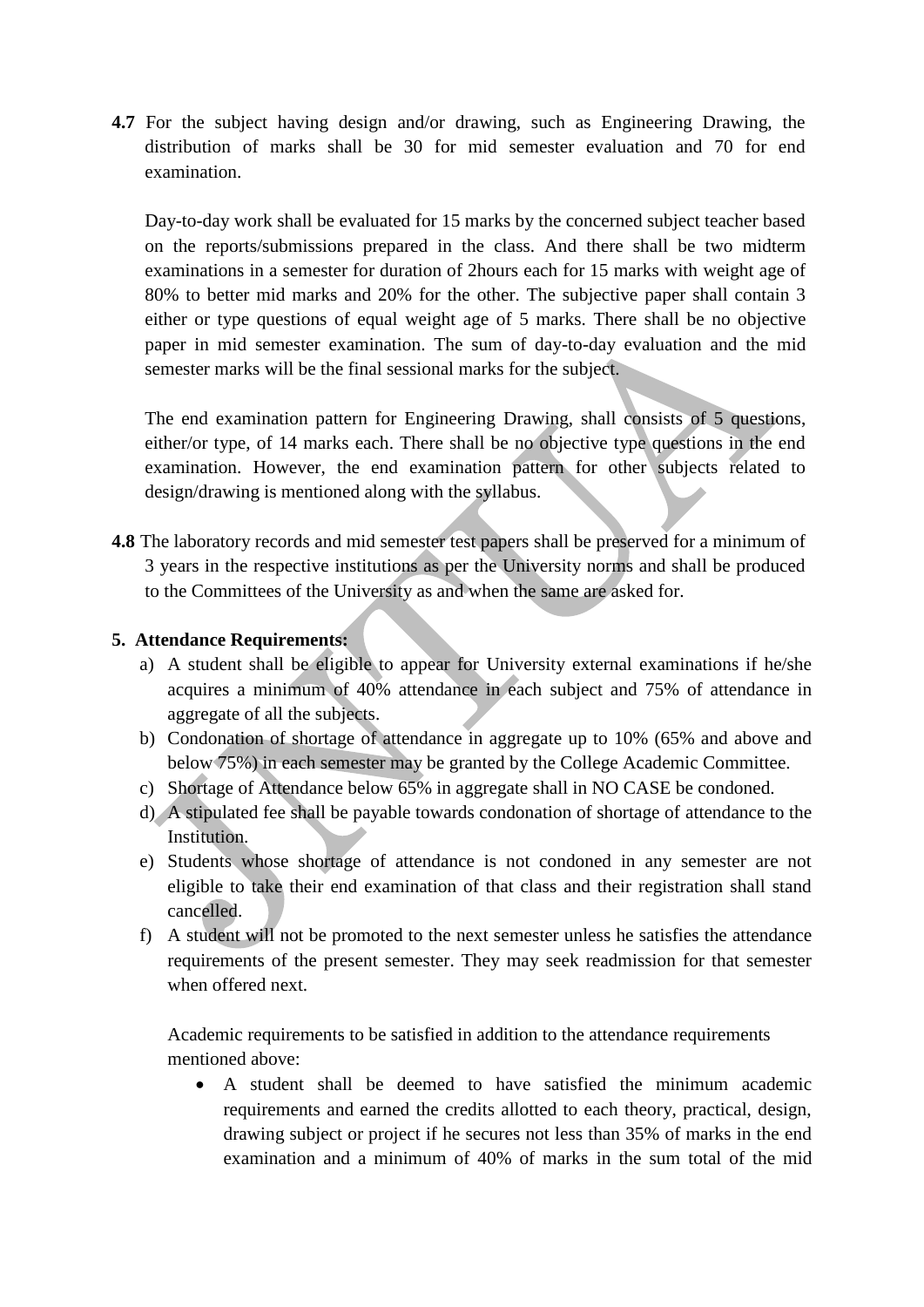semester and end examination marks taken together. In case of mandatory courses he/she should secure 40% of the total marks.

#### 6. **With–holding of Results**:

If the candidate has any dues not paid to the university or if any case of indiscipline or malpractice is pending against him/her or candidate or student, the result of the candidate shall be withheld and the candidate will not be allowed/promoted into the next higher semester. The issue of awarding degree is liable to be withheld in such cases.

# **7. Award of Grades:**

After each subject is evaluated for 100 marks, the marks obtained in each subject will be converted to a corresponding letter grade as given below, depending on the range in which the marks obtained by the student fall.

| Range in which the marks | Grade             | Grade points |
|--------------------------|-------------------|--------------|
| in the subject fall      |                   | Assigned     |
| > 90                     | S (Superior)      | 10           |
| 80-89                    | A (Excellent)     | 9            |
| 70-79                    | B (Very Good)     | 8            |
| 60-69                    | C(Good)           |              |
| 50-59                    | $D$ (Average)     | 6            |
| 40-49                    | E (Below Average) | 5            |
| < 40                     | F (Fail)          |              |
| Absent                   | Ab (Absent)       |              |

**Structure of Grading of Academic Performance**

- i. A student obtaining Grade 'F' or Grade 'Ab' in a subject shall be considered failed and will be required to reappear for that subject when it is offered the next supplementary examination.
- ii. For mandatory courses, "Satisfactory" or "Unsatisfactory" shall be indicated instead of the letter grade and this will not be counted for the computation of SGPA/CGPA.

# **Semester Grade Point Average (SGPA) and Cumulative Grade Point Average (CGPA):**

a) The Semester Grade Point Average (SGPA) is the ratio of sum of the product of the number of credits with the grade points scored by a student in all the courses taken by a student and the sum of the number of credits of all the courses undergone by a student, i.e.,

 $SGPA = \Sigma (C_i \times G_i)/\Sigma C_i$ 

where,  $C_i$  is the number of credits of the i<sup>th</sup> subject and  $G_i$  is the grade point scored by the student in the i<sup>th</sup> course.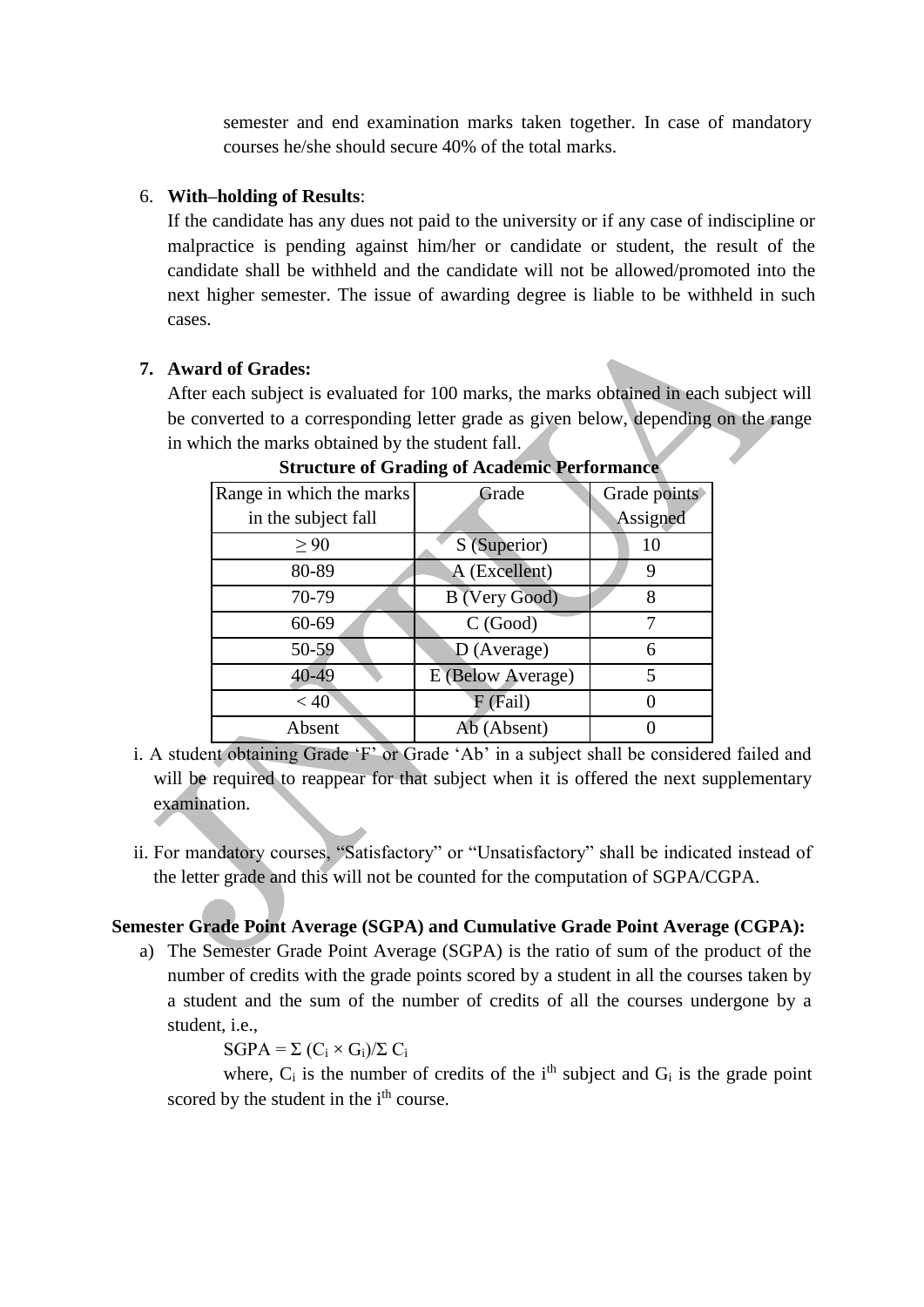b) The Cumulative Grade Point Average (CGPA) will be computed in the same manner taking into account all the courses undergone by a student over all the semesters of a program, i.e.,

 $CGPA = \sum (C_i \times S_i)/\sum C_i$ 

where " $S_i$ " is the SGPA of the i<sup>th</sup> semester and  $C_i$  is the total number of credits upto that semester.

- c) Both SGPA and CGPA shall be rounded off to 2 decimal points and reported in the transcripts.
- d) While computing the SGPA the subjects in which the student is awarded Zero grade points will also be included.

Grade Point: It is a numerical weight allotted to each letter grade on a 10-point scale. Letter Grade: It is an index of the performance of students in a said course. Grades are denoted by letters S, A, B, C, D, E and F.

#### **8. Student Transfers:**

Student transfers shall be as per the guidelines issued by the Government of Andhra Pradesh and the University from time to time.

#### 9. **General Instructions:**

- a) The academic regulations should be read as a whole for purpose of any interpretation.
- b) Malpractices rules-nature and punishments are appended.
- c) Where the words "he", "him", "his", occur in the regulations, they also include "she", "her", "hers", respectively.
- d) In the case of any doubt or ambiguity in the interpretation of the above rules, the decision of the Vice-Chancellor is final.
- e) The University may change or amend the academic regulations or syllabi at any time and the changes or amendments shall be made applicable to all the students on rolls with effect from the dates notified by the University.

\*\*\*\*\*\*\*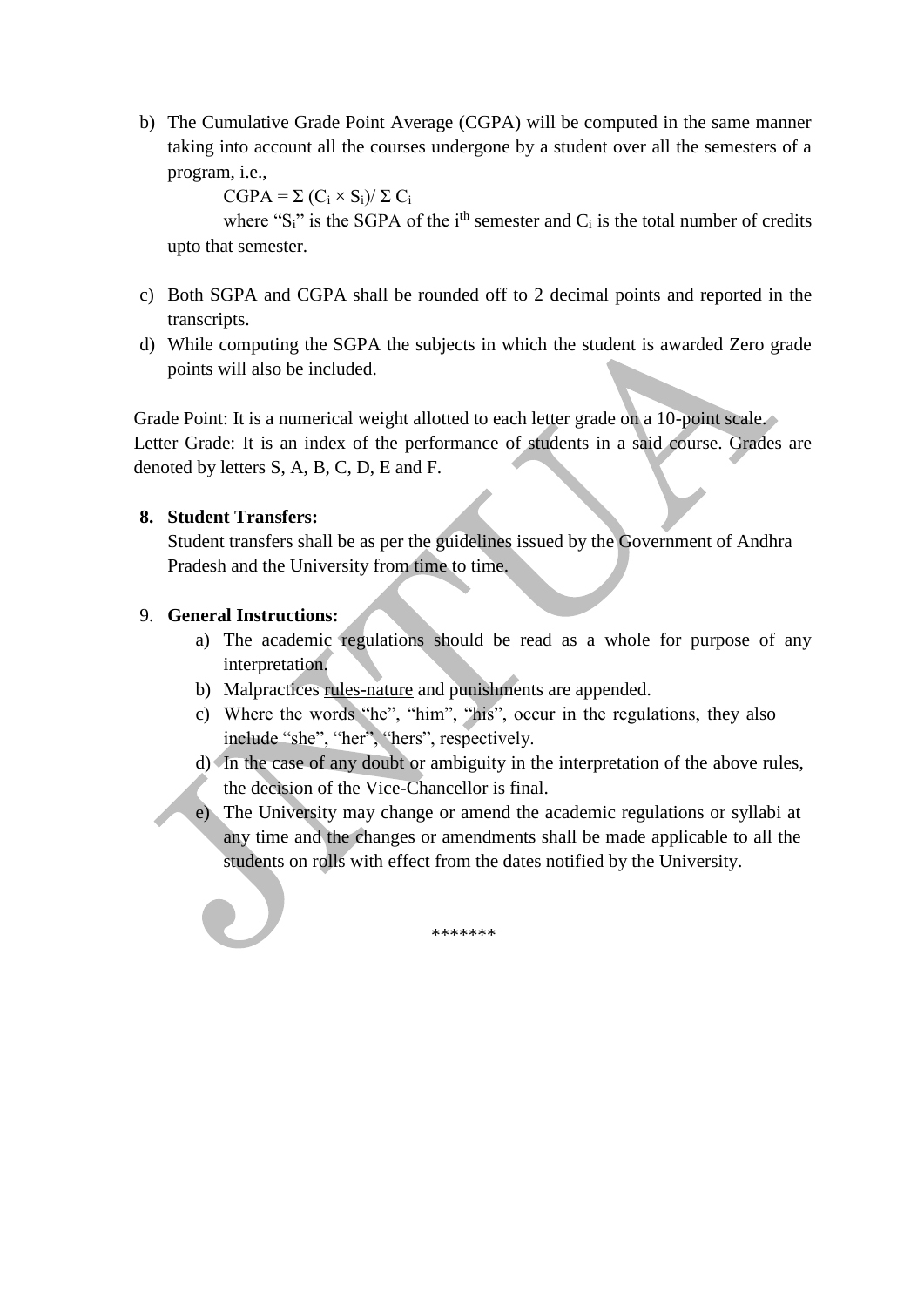#### **RULES FOR**

#### **DISCIPLINARY ACTION FOR MALPRACTICES / IMPROPER CONDUCT IN EXAMINATIONS**

|       | <b>Nature of Malpractices/Improper conduct</b>                                                                                                                                                                                                                                                                                                                                                                                                               | Punishment                                                                                                                                                                                                                                                                                                                                                                                                                                                                                                                                                                                                                                                                                                                                                                                                                                                                                                                                                                                                                                                                                                                                                                                                         |
|-------|--------------------------------------------------------------------------------------------------------------------------------------------------------------------------------------------------------------------------------------------------------------------------------------------------------------------------------------------------------------------------------------------------------------------------------------------------------------|--------------------------------------------------------------------------------------------------------------------------------------------------------------------------------------------------------------------------------------------------------------------------------------------------------------------------------------------------------------------------------------------------------------------------------------------------------------------------------------------------------------------------------------------------------------------------------------------------------------------------------------------------------------------------------------------------------------------------------------------------------------------------------------------------------------------------------------------------------------------------------------------------------------------------------------------------------------------------------------------------------------------------------------------------------------------------------------------------------------------------------------------------------------------------------------------------------------------|
|       | If the candidate:                                                                                                                                                                                                                                                                                                                                                                                                                                            |                                                                                                                                                                                                                                                                                                                                                                                                                                                                                                                                                                                                                                                                                                                                                                                                                                                                                                                                                                                                                                                                                                                                                                                                                    |
| 1.(a) | Possesses or keeps accessible in examination hall, any<br>paper, note book, programmable calculators, Cell<br>phones, pager, palm computers or any other form of<br>material concerned with or related to the subject of the<br>examination (theory or practical) in which he is<br>appearing but has not made use of (material shall<br>include any marks on the body of the candidate which<br>can be used as an aid in the subject of the<br>examination) | Expulsion from the examination hall and cancellation<br>of the performance in that subject only.                                                                                                                                                                                                                                                                                                                                                                                                                                                                                                                                                                                                                                                                                                                                                                                                                                                                                                                                                                                                                                                                                                                   |
| (b)   | Gives assistance or guidance or receives it from any<br>other candidate orally or by any other body language<br>methods or communicates through cell phones with<br>any candidate or persons in or outside the exam hall in<br>respect of any matter.                                                                                                                                                                                                        | Expulsion from the examination hall and cancellation<br>of the performance in that subject only of all the<br>candidates involved. In case of an outsider, he will be<br>handed over to the police and a case is registered<br>against him.                                                                                                                                                                                                                                                                                                                                                                                                                                                                                                                                                                                                                                                                                                                                                                                                                                                                                                                                                                        |
| 2.    | Has copied in the examination hall from any paper,<br>book, programmable calculators, palm computers or<br>any other form of material relevant to the subject of<br>the examination (theory or practical) in which the<br>candidate is appearing.                                                                                                                                                                                                            | Expulsion from the examination hall and cancellation<br>of the performance in that subject and all other<br>subjects the candidate<br>has<br>already<br>appeared<br>including practical examinations and project work and<br>shall not be permitted to appear for the remaining<br>examinations of the subjects of that semester/year. The<br>Hall Ticket of the candidate is to be cancelled and sent<br>to the University.                                                                                                                                                                                                                                                                                                                                                                                                                                                                                                                                                                                                                                                                                                                                                                                       |
| 3.    | Impersonates any other candidate in connection with<br>the examination.                                                                                                                                                                                                                                                                                                                                                                                      | The candidate who has impersonated shall be expelled<br>from examination hall. The candidate is also debarred<br>for four consecutive semesters from class work and all<br>University examinations. The continuation of the<br>course by the candidate is subject to the academic<br>regulations in connection with forfeiture of seat. The<br>performance of the original candidate who has been<br>impersonated, shall be cancelled in all the subjects<br>of the examination (including practicals and project<br>work) already appeared and shall not be allowed to<br>appear for examinations of the remaining subjects of<br>that semester/year. The candidate is also debarred for<br>four consecutive semesters from class work and all<br>University<br>examinations,<br>if<br>his involvement is<br>established. Otherwise, the candidate is debarred for<br>two consecutive semesters from class work and<br>all<br>University<br>examinations.<br>The continuation of the<br>course by the candidate is subject to the academic<br>regulations in connection with forfeiture of seat. If<br>the imposter is an outsider, he will be handed over to<br>the police and a case is registered against him. |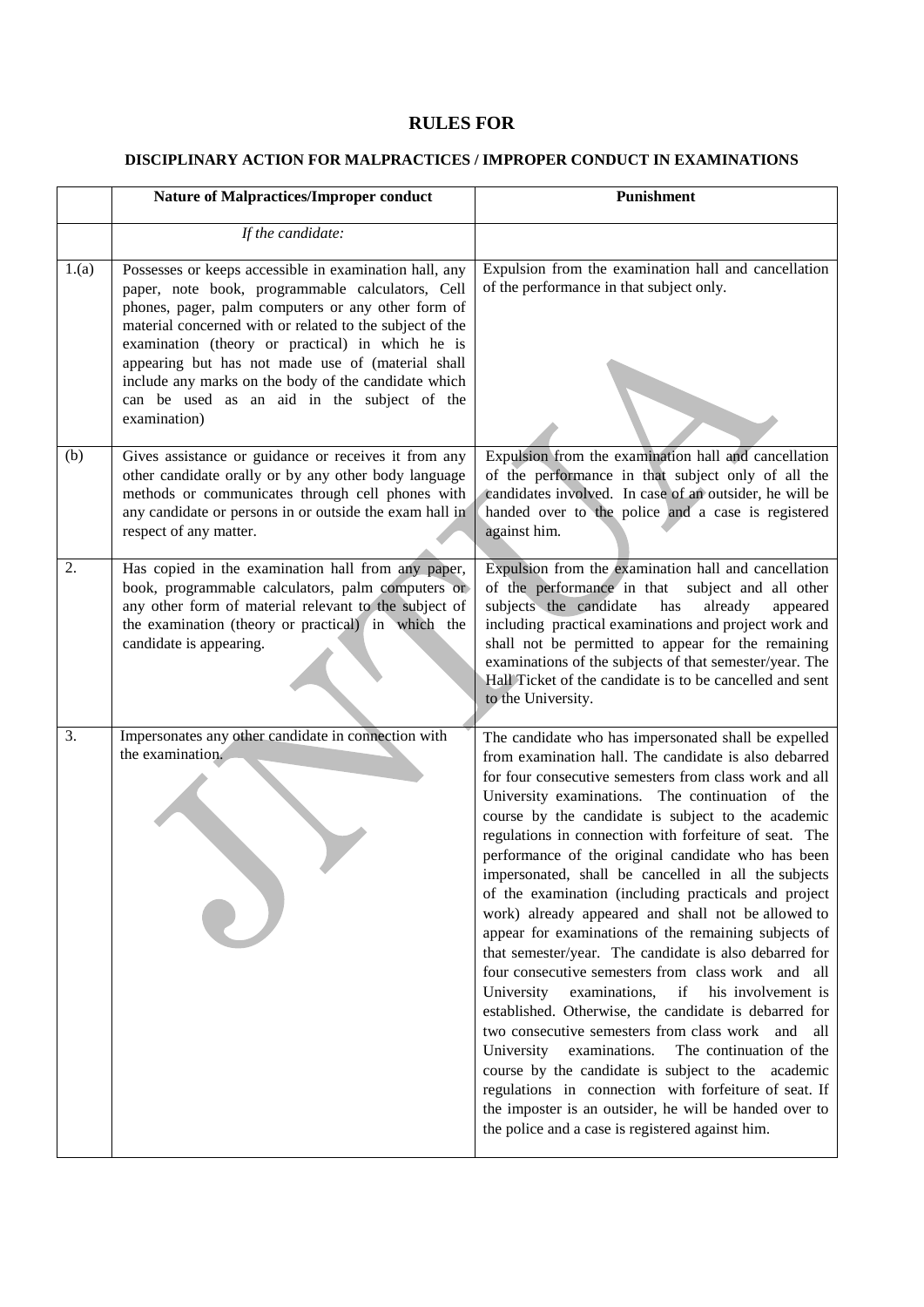| $\overline{4}$ . | Smuggles in the Answer book or additional sheet or<br>takes out or arranges to send out the question paper<br>during the examination or answer book or additional<br>sheet, during or after the examination.                                                                                                                                                                                                                                                                                                                                                                                                                                                                                                                                                                                                                                                                                                                                                                                                                                                                                                                                                                                                                                                                   | Expulsion from the examination hall and cancellation<br>of performance in that subject and all the other<br>subjects the candidate<br>has<br>already<br>appeared<br>including practical examinations and project work and<br>shall not be permitted for the remaining examinations<br>of the subjects of that semester/year. The candidate is<br>also debarred for two consecutive semesters from class<br>work and all University examinations.<br>The<br>continuation of the course by the candidate is<br>subject to the academic regulations in connection<br>with forfeiture of seat.                                                                                                                                                                                                                                                                               |
|------------------|--------------------------------------------------------------------------------------------------------------------------------------------------------------------------------------------------------------------------------------------------------------------------------------------------------------------------------------------------------------------------------------------------------------------------------------------------------------------------------------------------------------------------------------------------------------------------------------------------------------------------------------------------------------------------------------------------------------------------------------------------------------------------------------------------------------------------------------------------------------------------------------------------------------------------------------------------------------------------------------------------------------------------------------------------------------------------------------------------------------------------------------------------------------------------------------------------------------------------------------------------------------------------------|--------------------------------------------------------------------------------------------------------------------------------------------------------------------------------------------------------------------------------------------------------------------------------------------------------------------------------------------------------------------------------------------------------------------------------------------------------------------------------------------------------------------------------------------------------------------------------------------------------------------------------------------------------------------------------------------------------------------------------------------------------------------------------------------------------------------------------------------------------------------------|
| 5.               | Uses objectionable, abusive or offensive language in<br>the answer paper or in letters to the examiners or<br>writes to the examiner requesting him to award pass<br>marks.                                                                                                                                                                                                                                                                                                                                                                                                                                                                                                                                                                                                                                                                                                                                                                                                                                                                                                                                                                                                                                                                                                    | Cancellation of the performance in that subject only.                                                                                                                                                                                                                                                                                                                                                                                                                                                                                                                                                                                                                                                                                                                                                                                                                    |
| 6.<br>7.         | the<br>orders<br>$% \left( \left( \mathcal{A},\mathcal{A}\right) \right)$ of<br>Chief<br>obey<br>the<br>Refuses<br>to<br>Superintendent /Assistant<br>- Superintendent /any<br>officer on duty or misbehaves or creates disturbance of<br>any kind in and around the examination hall or<br>organizes a walk out or instigates others to walk out, or<br>threatens the officer-in charge or any person on duty in<br>or outside the examination hall of any injury to his<br>person or to any of his relations whether by words,<br>either spoken or written or by signs or by visible<br>representation, assaults the officer-in-charge, or any<br>person on duty in or outside the examination hall or<br>any of his relations, or indulges in any other act of<br>misconduct or mischief which result in damage to or<br>destruction of property in the examination hall or any<br>part of the College campus or engages in any other act<br>which in the opinion of the officer on duty amounts to<br>use of unfair means or misconduct or has the tendency<br>to disrupt the orderly conduct of the examination.<br>Leaves the exam hall taking away answer script or<br>intentionally tears of the script or any part thereof<br>inside or outside the examination hall. | In case of students of the college, they shall be expelled<br>from examination halls and cancellation of their<br>performance in that subject and all other subjects the<br>candidate(s) has (have) already appeared and shall not<br>permitted to<br>appear for the<br>be<br>remaining<br>examinations of the subjects of that semester/year. If<br>the candidate physically assaults the invigilator/<br>officer-in-charge of the Examinations,<br>then the<br>candidate is also debarred and forfeits his/her seat. In<br>case of outsiders, they will be handed over to the police<br>and a police case is registered against them.<br>Expulsion from the examination hall and cancellation<br>of performance in that subject and all the other subjects<br>the candidate has<br>already appeared including<br>practical examinations and project work and shall not |
|                  |                                                                                                                                                                                                                                                                                                                                                                                                                                                                                                                                                                                                                                                                                                                                                                                                                                                                                                                                                                                                                                                                                                                                                                                                                                                                                | be permitted for the remaining examinations of the<br>subjects of that semester/year. The candidate is also<br>debarred for two consecutive semesters from class<br>all<br>University<br>examinations.<br>work<br>and<br>The<br>continuation of the course by the candidate is<br>subject to the academic regulations in connection<br>with forfeiture of seat.                                                                                                                                                                                                                                                                                                                                                                                                                                                                                                          |
| 8.               | Possess<br>firearm in<br>any<br>lethal<br>weapon<br>the<br><b>or</b><br>examination hall.                                                                                                                                                                                                                                                                                                                                                                                                                                                                                                                                                                                                                                                                                                                                                                                                                                                                                                                                                                                                                                                                                                                                                                                      | Expulsion from the examination hall and cancellation<br>of the performance in that subject and all other subjects<br>candidate<br>already<br>has<br>appeared including<br>the<br>practical examinations and project work and shall not<br>be permitted for the remaining examinations of the<br>subjects of that semester/year. The candidate is also<br>debarred and forfeits the seat.                                                                                                                                                                                                                                                                                                                                                                                                                                                                                 |
| 9.               | If student of the college, who is not a candidate for the<br>particular examination or any person not connected<br>with the college indulges in any malpractice or<br>improper conduct mentioned in clause 6 to 8.                                                                                                                                                                                                                                                                                                                                                                                                                                                                                                                                                                                                                                                                                                                                                                                                                                                                                                                                                                                                                                                             | Student of the colleges expulsion from the examination<br>hall and cancellation of the performance in that subject<br>and all other subjects the candidate has already<br>appeared including practical examinations and project<br>work and shall not be permitted for the remaining<br>examinations of the subjects of that semester/year. The                                                                                                                                                                                                                                                                                                                                                                                                                                                                                                                          |